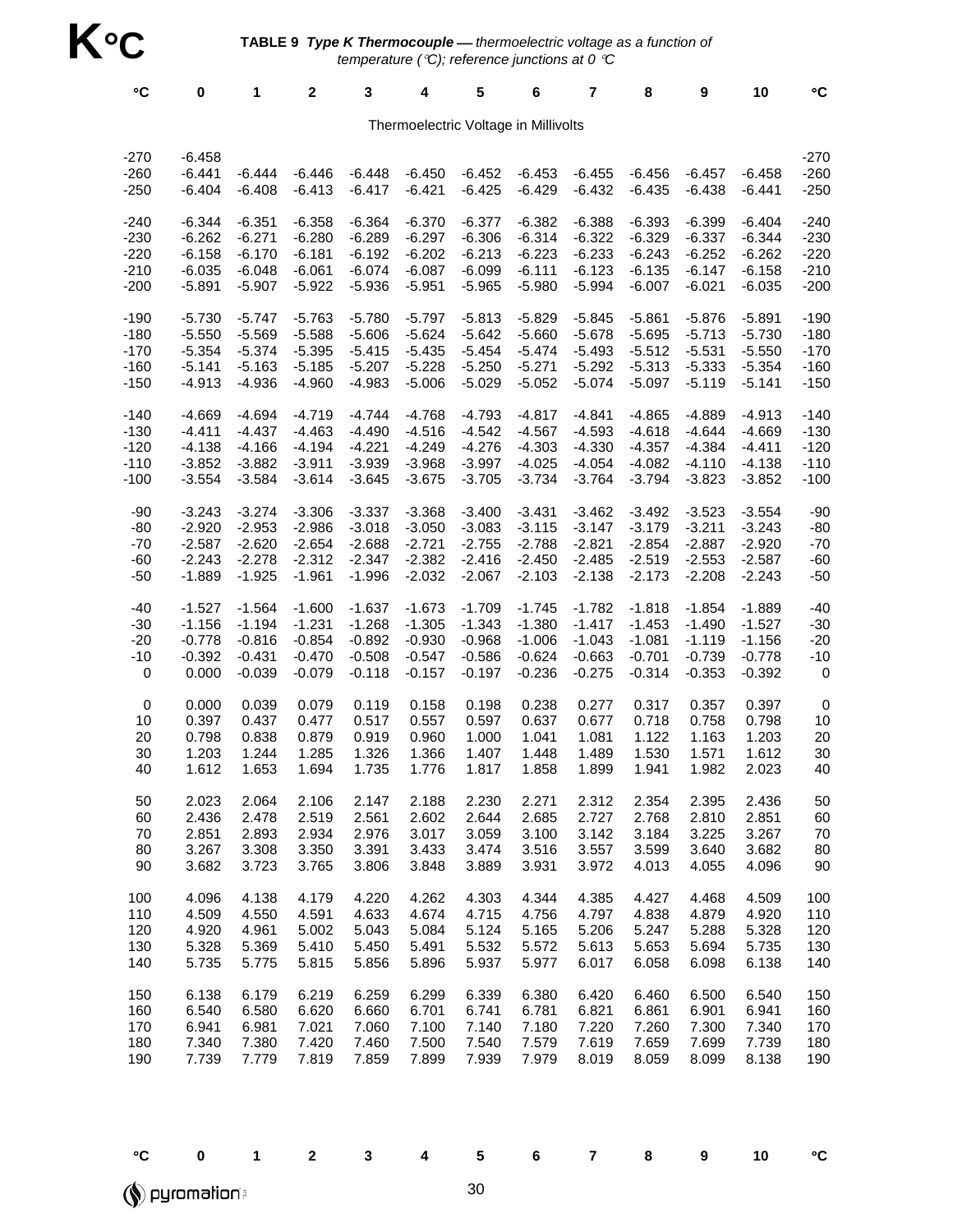| $\circ$ C                            | 0                          | 1                                        | $\mathbf 2$      | 3                                                                                                                                                                                                                                                                                                                                                                         | 4                | 5                | 6                | 7                                                | 8                | 9                                                   | 10                         | °C                              |
|--------------------------------------|----------------------------|------------------------------------------|------------------|---------------------------------------------------------------------------------------------------------------------------------------------------------------------------------------------------------------------------------------------------------------------------------------------------------------------------------------------------------------------------|------------------|------------------|------------------|--------------------------------------------------|------------------|-----------------------------------------------------|----------------------------|---------------------------------|
| Thermoelectric Voltage in Millivolts |                            |                                          |                  |                                                                                                                                                                                                                                                                                                                                                                           |                  |                  |                  |                                                  |                  |                                                     |                            |                                 |
| 200                                  | 8.138                      | 8.178                                    | 8.218            | 8.258                                                                                                                                                                                                                                                                                                                                                                     | 8.298            | 8.338            | 8.378            | 8.418                                            | 8.458            | 8.499                                               | 8.539                      | 200                             |
| 210                                  | 8.539                      | 8.579                                    | 8.619            | 8.659                                                                                                                                                                                                                                                                                                                                                                     | 8.699            | 8.739            | 8.779            | 8.819                                            | 8.860            | 8.900                                               | 8.940                      | 210                             |
| 220                                  | 8.940                      | 8.980                                    | 9.020            | 9.061                                                                                                                                                                                                                                                                                                                                                                     | 9.101            | 9.141            | 9.181            | 9.222                                            | 9.262            | 9.302                                               | 9.343                      | 220                             |
| 230                                  | 9.343                      | 9.383                                    | 9.423            | 9.464                                                                                                                                                                                                                                                                                                                                                                     | 9.504            | 9.545            | 9.585            | 9.626                                            | 9.666            | 9.707                                               | 9.747                      | 230                             |
| 240                                  | 9.747                      | 9.788                                    | 9.828            | 9.869                                                                                                                                                                                                                                                                                                                                                                     | 9.909            | 9.950            | 9.991            | 10.031                                           | 10.072           | 10.113                                              | 10.153                     | 240                             |
| 250                                  | 10.153                     | 10.194                                   | 10.235           | 10.276                                                                                                                                                                                                                                                                                                                                                                    | 10.316           | 10.357           | 10.398           | 10.439                                           | 10.480           | 10.520                                              | 10.561                     | 250                             |
| 260                                  | 10.561                     | 10.602                                   | 10.643           | 10.684                                                                                                                                                                                                                                                                                                                                                                    | 10.725           | 10.766           | 10.807           | 10.848                                           | 10.889           | 10.930                                              | 10.971                     | 260                             |
| 270                                  | 10.971                     | 11.012                                   | 11.053           | 11.094                                                                                                                                                                                                                                                                                                                                                                    | 11.135           | 11.176           | 11.217           | 11.259                                           | 11.300           | 11.341                                              | 11.382                     | 270                             |
| 280                                  | 11.382                     | 11.423                                   | 11.465           | 11.506                                                                                                                                                                                                                                                                                                                                                                    | 11.547           | 11.588           | 11.630           | 11.671                                           | 11.712           | 11.753                                              | 11.795                     | 280                             |
| 290                                  | 11.795                     | 11.836                                   | 11.877           | 11.919                                                                                                                                                                                                                                                                                                                                                                    | 11.960           | 12.001           | 12.043           | 12.084                                           | 12.126           | 12.167                                              | 12.209                     | 290                             |
| 300                                  | 12.209                     | 12.250                                   | 12.291           | 12.333                                                                                                                                                                                                                                                                                                                                                                    | 12.374           | 12.416           | 12.457           | 12.499                                           | 12.540           | 12.582                                              | 12.624                     | 300                             |
| 310                                  | 12.624                     | 12.665                                   | 12.707           | 12.748                                                                                                                                                                                                                                                                                                                                                                    | 12.790           | 12.831           | 12.873           | 12.915                                           | 12.956           | 12.998                                              | 13.040                     | 310                             |
| 320                                  | 13.040                     | 13.081                                   | 13.123           | 13.165                                                                                                                                                                                                                                                                                                                                                                    | 13.206           | 13.248           | 13.290           | 13.331                                           | 13.373           | 13.415                                              | 13.457                     | 320                             |
| 330                                  | 13.457                     | 13.498                                   | 13.540           | 13.582                                                                                                                                                                                                                                                                                                                                                                    | 13.624           | 13.665           | 13.707           | 13.749                                           | 13.791           | 13.833                                              | 13.874                     | 330                             |
| 340                                  | 13.874                     | 13.916                                   | 13.958           | 14.000                                                                                                                                                                                                                                                                                                                                                                    | 14.042           | 14.084           | 14.126           | 14.167                                           | 14.209           | 14.251                                              | 14.293                     | 340                             |
| 350                                  | 14.293                     | 14.335                                   | 14.377           | 14.419                                                                                                                                                                                                                                                                                                                                                                    | 14.461           | 14.503           | 14.545           | 14.587                                           | 14.629           | 14.671                                              | 14.713                     | 350                             |
| 360                                  | 14.713                     | 14.755                                   | 14.797           | 14.839                                                                                                                                                                                                                                                                                                                                                                    | 14.881           | 14.923           | 14.965           | 15.007                                           | 15.049           | 15.091                                              | 15.133                     | 360                             |
| 370                                  | 15.133                     | 15.175                                   | 15.217           | 15.259                                                                                                                                                                                                                                                                                                                                                                    | 15.301           | 15.343           | 15.385           | 15.427                                           | 15.469           | 15.511                                              | 15.554                     | 370                             |
| 380                                  | 15.554                     | 15.596                                   | 15.638           | 15.680                                                                                                                                                                                                                                                                                                                                                                    | 15.722           | 15.764           | 15.806           | 15.849                                           | 15.891           | 15.933                                              | 15.975                     | 380                             |
| 390                                  | 15.975                     | 16.017                                   | 16.059           | 16.102                                                                                                                                                                                                                                                                                                                                                                    | 16.144           | 16.186           | 16.228           | 16.270                                           | 16.313           | 16.355                                              | 16.397                     | 390                             |
| 400                                  | 16.397                     | 16.439                                   | 16.482           | 16.524                                                                                                                                                                                                                                                                                                                                                                    | 16.566           | 16.608           | 16.651           | 16.693                                           | 16.735           | 16.778                                              | 16.820                     | 400                             |
| 410                                  | 16.820                     | 16.862                                   | 16.904           | 16.947                                                                                                                                                                                                                                                                                                                                                                    | 16.989           | 17.031           | 17.074           | 17.116                                           | 17.158           | 17.201                                              | 17.243                     | 410                             |
| 420                                  | 17.243                     | 17.285                                   | 17.328           | 17.370                                                                                                                                                                                                                                                                                                                                                                    | 17.413           | 17.455           | 17.497           | 17.540                                           | 17.582           | 17.624                                              | 17.667                     | 420                             |
| 430                                  | 17.667                     | 17.709                                   | 17.752           | 17.794                                                                                                                                                                                                                                                                                                                                                                    | 17.837           | 17.879           | 17.921           | 17.964                                           | 18.006           | 18.049                                              | 18.091                     | 430                             |
| 440                                  | 18.091                     | 18.134                                   | 18.176           | 18.218                                                                                                                                                                                                                                                                                                                                                                    | 18.261           | 18.303           | 18.346           | 18.388                                           | 18.431           | 18.473                                              | 18.516                     | 440                             |
| 450                                  | 18.516                     | 18.558                                   | 18.601           | 18.643                                                                                                                                                                                                                                                                                                                                                                    | 18.686           | 18.728           | 18.771           | 18.813                                           | 18.856           | 18.898                                              | 18.941                     | 450                             |
| 460                                  | 18.941                     | 18.983                                   | 19.026           | 19.068                                                                                                                                                                                                                                                                                                                                                                    | 19.111           | 19.154           | 19.196           | 19.239                                           | 19.281           | 19.324                                              | 19.366                     | 460                             |
| 470                                  | 19.366                     | 19.409                                   | 19.451           | 19.494                                                                                                                                                                                                                                                                                                                                                                    | 19.537           | 19.579           | 19.622           | 19.664                                           | 19.707           | 19.750                                              | 19.792                     | 470                             |
| 480                                  | 19.792                     | 19.835                                   | 19.877           | 19.920                                                                                                                                                                                                                                                                                                                                                                    | 19.962           | 20.005           | 20.048           | 20.090                                           | 20.133           | 20.175                                              | 20.218                     | 480                             |
| 490                                  | 20.218                     | 20.261                                   | 20.303           | 20.346                                                                                                                                                                                                                                                                                                                                                                    | 20.389           | 20.431           | 20.474           | 20.516                                           | 20.559           | 20.602                                              | 20.644                     | 490                             |
| 500<br>510<br>520<br>530<br>540      | 20.644<br>21.071<br>21.497 | 20.687<br>21.113<br>21.540               | 20.730<br>21.156 | 20.772<br>21.199<br>21.582 21.625 21.668 21.710 21.753 21.796<br>21.924 21.966 22.009 22.052 22.094 22.137 22.179 22.222 22.265 22.307 22.350<br>22.350 22.393 22.435 22.478 22.521 22.563 22.606 22.649 22.691                                                                                                                                                           | 20.815<br>21.241 | 20.857<br>21.284 | 20.900<br>21.326 | 20.943<br>21.369                                 | 20.985<br>21.412 | 21.028<br>21.454<br>21.838 21.881<br>22.734 22.776  | 21.071<br>21.497<br>21.924 | 500<br>510<br>520<br>530<br>540 |
| 550<br>560<br>570<br>580<br>590      | 23.203                     | 23.245<br>23.629 23.671                  |                  | 22.776 22.819 22.862 22.904 22.947 22.990 23.032 23.075 23.117 23.160<br>23.288 23.331 23.373 23.416 23.458 23.501 23.544 23.586 23.629<br>23.714 23.757 23.799 23.842 23.884 23.927 23.970 24.012 24.055<br>24.055 24.097 24.140 24.182 24.225 24.267 24.310 24.353 24.395 24.438 24.480<br>24.480 24.523 24.565 24.608 24.650 24.693 24.735 24.778 24.820 24.863 24.905 |                  |                  |                  |                                                  |                  |                                                     | 23.203                     | 550<br>560<br>570<br>580<br>590 |
| 600<br>610<br>620<br>630<br>640      | 25.755                     | 25.797<br>26.179 26.221<br>26.602 26.644 |                  | 24.905 24.948 24.990 25.033 25.075 25.118 25.160 25.203<br>25.330 25.373 25.415 25.458 25.500 25.543 25.585 25.627 25.670 25.712 25.755<br>25.840 25.882 25.924 25.967 26.009<br>26.263 26.306 26.348 26.390 26.433 26.475 26.517 26.560 26.602<br>26.687 26.729 26.771                                                                                                   |                  |                  |                  | 26.814 26.856 26.898 26.940 26.983 27.025        |                  | 25.245 25.288 25.330<br>26.052 26.094 26.136 26.179 |                            | 600<br>610<br>620<br>630<br>640 |
| 650<br>660<br>670<br>680<br>690      | 27.025<br>27.869<br>28.289 | 27.067<br>27.447 27.489<br>27.911        | 27.109<br>27.531 | 27.152 27.194 27.236 27.278 27.320<br>27.953 27.995 28.037 28.079 28.121<br>28.332 28.374 28.416 28.458 28.500 28.542 28.584 28.626 28.668 28.710<br>28.710 28.752 28.794 28.835 28.877 28.919 28.961 29.003 29.045 29.087 29.129                                                                                                                                         |                  |                  |                  | 27.574 27.616 27.658 27.700 27.742 27.784 27.826 | 27.363           | 27.405<br>28.163 28.205 28.247 28.289               | 27.447<br>27.869           | 650<br>660<br>670<br>680<br>690 |

| I<br>٠<br>٧ |  |  |  |
|-------------|--|--|--|

°**C 0 1 2 3 4 5 6 7 8 9 10** °**C**

**Solomation** 

**K**°**C**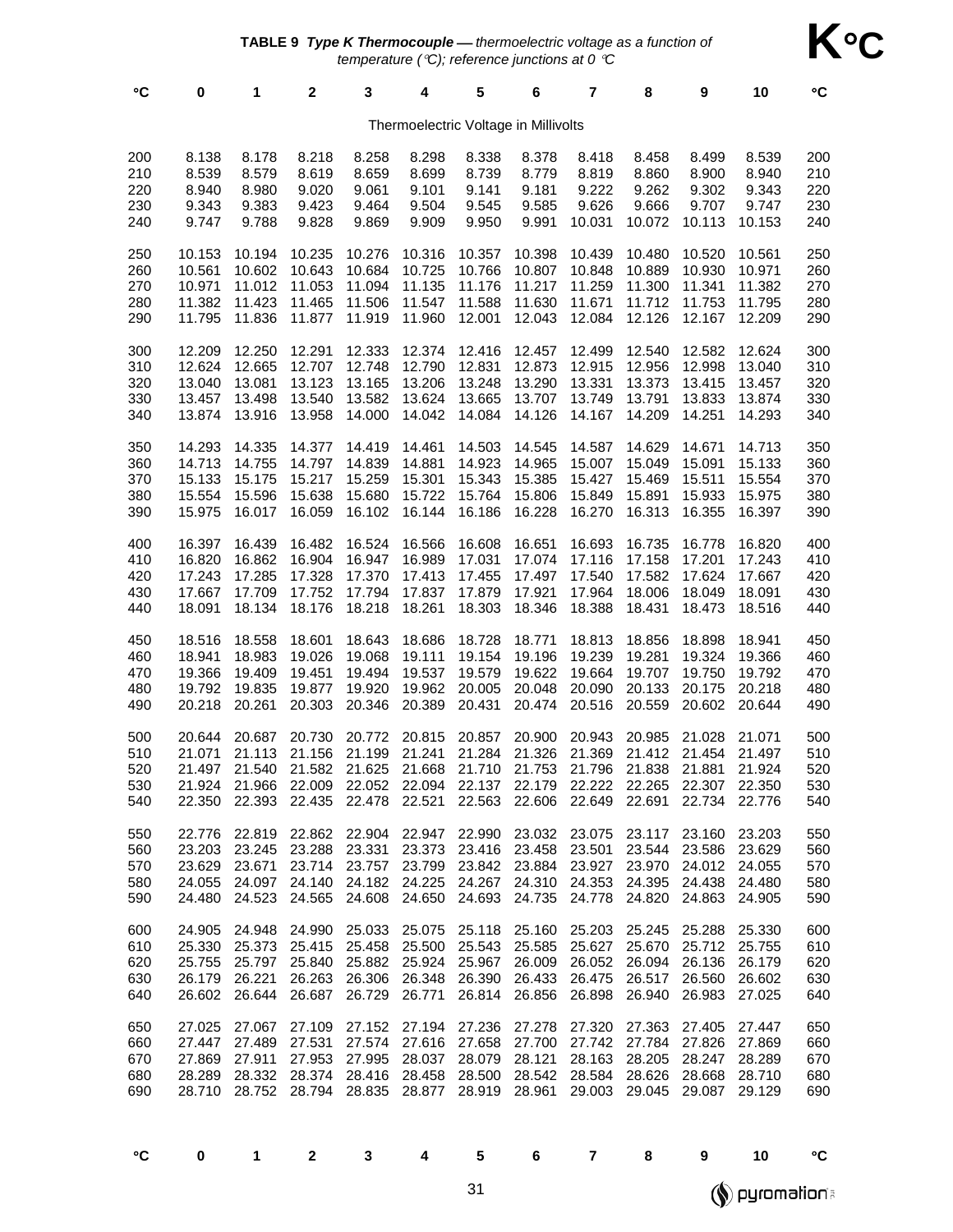| $\circ$ C                            | $\bf{0}$                                       | 1                                                                                                                                                                                                        | 2                                                                                                | 3                                              | 4                                              | 5                                              | 6                                              | 7                                              | 8                                                                                               | 9                                              | 10                                             | $\mathbf{C}$                         |
|--------------------------------------|------------------------------------------------|----------------------------------------------------------------------------------------------------------------------------------------------------------------------------------------------------------|--------------------------------------------------------------------------------------------------|------------------------------------------------|------------------------------------------------|------------------------------------------------|------------------------------------------------|------------------------------------------------|-------------------------------------------------------------------------------------------------|------------------------------------------------|------------------------------------------------|--------------------------------------|
|                                      |                                                |                                                                                                                                                                                                          |                                                                                                  |                                                | Thermoelectric Voltage in Millivolts           |                                                |                                                |                                                |                                                                                                 |                                                |                                                |                                      |
| 700<br>710<br>720<br>730<br>740      | 29.129<br>29.548<br>29.965<br>30.382<br>30.798 | 29.171<br>29.589<br>30.007<br>30.424<br>30.840                                                                                                                                                           | 29.213<br>29.631<br>30.049<br>30.466<br>30.881                                                   | 29.255<br>29.673<br>30.090<br>30.507<br>30.923 | 29.297<br>29.715<br>30.132<br>30.549<br>30.964 | 29.338<br>29.757<br>30.174<br>30.590<br>31.006 | 29.380<br>29.798<br>30.216<br>30.632<br>31.047 | 29.422<br>29.840<br>30.257<br>30.674<br>31.089 | 29.464<br>29.882<br>30.299<br>30.715<br>31.130                                                  | 29.506<br>29.924<br>30.341<br>30.757<br>31.172 | 29.548<br>29.965<br>30.382<br>30.798<br>31.213 | 700<br>710<br>720<br>730<br>740      |
| 750<br>760<br>770<br>780<br>790      | 31.213<br>31.628<br>32.041<br>32.453<br>32.865 | 31.255<br>31.669<br>32.082<br>32.495<br>32.906                                                                                                                                                           | 31.296<br>31.710<br>32.124<br>32.536<br>32.947                                                   | 31.338<br>31.752<br>32.165<br>32.577<br>32.988 | 31.379<br>31.793<br>32.206<br>32.618<br>33.029 | 31.421<br>31.834<br>32.247<br>32.659<br>33.070 | 31.462<br>31.876<br>32.289<br>32.700<br>33.111 | 31.504<br>31.917<br>32.330<br>32.742<br>33.152 | 31.545<br>31.958<br>32.371<br>32.783<br>33.193                                                  | 31.586<br>32.000<br>32.412<br>32.824<br>33.234 | 31.628<br>32.041<br>32.453<br>32.865<br>33.275 | 750<br>760<br>770<br>780<br>790      |
| 800<br>810<br>820<br>830<br>840      | 33.275<br>33.685<br>34.093<br>34.501<br>34.908 | 33.316<br>33.726<br>34.134<br>34.542<br>34.948                                                                                                                                                           | 33.357<br>33.767<br>34.175<br>34.582<br>34.989                                                   | 33.398<br>33.808<br>34.216<br>34.623<br>35.029 | 33.439<br>33.848<br>34.257<br>34.664<br>35.070 | 33.480<br>33.889<br>34.297<br>34.704<br>35.110 | 33.521<br>33.930<br>34.338<br>34.745<br>35.151 | 33.562<br>33.971<br>34.379<br>34.786<br>35.192 | 33.603<br>34.012<br>34.420<br>34.826<br>35.232                                                  | 33.644<br>34.053<br>34.460<br>34.867<br>35.273 | 33.685<br>34.093<br>34.501<br>34.908<br>35.313 | 800<br>810<br>820<br>830<br>840      |
| 850<br>860<br>870<br>880<br>890      | 35.313<br>35.718<br>36.121<br>36.524<br>36.925 | 35.354<br>35.758<br>36.162<br>36.564<br>36.965                                                                                                                                                           | 35.394<br>35.798<br>36.202<br>36.604<br>37.006                                                   | 35.435<br>35.839<br>36.242<br>36.644<br>37.046 | 35.475<br>35.879<br>36.282<br>36.685<br>37.086 | 35.516<br>35.920<br>36.323<br>36.725<br>37.126 | 35.556<br>35.960<br>36.363<br>36.765<br>37.166 | 35.596<br>36.000<br>36.403<br>36.805<br>37.206 | 35.637<br>36.041<br>36.443<br>36.845<br>37.246                                                  | 35.677<br>36.081<br>36.484<br>36.885<br>37.286 | 35.718<br>36.121<br>36.524<br>36.925<br>37.326 | 850<br>860<br>870<br>880<br>890      |
| 900<br>910<br>920<br>930<br>940      | 37.326<br>37.725<br>38.124<br>38.522<br>38.918 | 37.366<br>37.765<br>38.164<br>38.561<br>38.958                                                                                                                                                           | 37.406<br>37.805<br>38.204<br>38.601<br>38.997                                                   | 37.446<br>37.845<br>38.243<br>38.641<br>39.037 | 37.486<br>37.885<br>38.283<br>38.680<br>39.076 | 37.526<br>37.925<br>38.323<br>38.720<br>39.116 | 37.566<br>37.965<br>38.363<br>38.760<br>39.155 | 37.606<br>38.005<br>38.402<br>38.799<br>39.195 | 37.646<br>38.044<br>38.442<br>38.839<br>39.235                                                  | 37.686<br>38.084<br>38.482<br>38.878<br>39.274 | 37.725<br>38.124<br>38.522<br>38.918<br>39.314 | 900<br>910<br>920<br>930<br>940      |
| 950<br>960<br>970<br>980<br>990      | 39.314<br>39.708<br>40.101<br>40.494<br>40.885 | 39.353<br>39.747<br>40.141<br>40.533<br>40.924                                                                                                                                                           | 39.393<br>39.787<br>40.180<br>40.572 40.611<br>40.963                                            | 39.432<br>39.826<br>40.219<br>41.002           | 39.471<br>39.866<br>40.259<br>40.651<br>41.042 | 39.511<br>39.905<br>40.298<br>40.690<br>41.081 | 39.550<br>39.944<br>40.337<br>40.729<br>41.120 | 39.590<br>39.984<br>40.376<br>40.768<br>41.159 | 39.629<br>40.023<br>40.415<br>40.807<br>41.198                                                  | 39.669<br>40.062<br>40.455<br>40.846<br>41.237 | 39.708<br>40.101<br>40.494<br>40.885<br>41.276 | 950<br>960<br>970<br>980<br>990      |
| 1000<br>1010<br>1020<br>1030<br>1040 | 41.276<br>41.665<br>42.053                     | 41.315<br>41.704<br>42.440 42.479 42.518 42.556 42.595 42.633 42.672 42.711 42.749 42.788 42.826<br>42.826 42.865 42.903 42.942 42.980 43.019 43.057 43.096 43.134 43.173 43.211                         | 41.354<br>41.743 41.781<br>42.092 42.131 42.169 42.208 42.247 42.286 42.324 42.363 42.402 42.440 | 41.393                                         | 41.431<br>41.820                               | 41.470<br>41.859                               | 41.509<br>41.898                               | 41.548                                         | 41.587<br>41.937 41.976                                                                         | 41.626<br>42.014 42.053                        | 41.665                                         | 1000<br>1010<br>1020<br>1030<br>1040 |
| 1050<br>1060<br>1070<br>1080<br>1090 | 43.211<br>43.595<br>44.359<br>44.740           | 43.250<br>43.978 44.016 44.054 44.092 44.130<br>44.778                                                                                                                                                   | 43.288<br>43.633 43.672 43.710 43.748<br>44.397 44.435 44.473 44.512 44.550                      | 43.327 43.365<br>44.816 44.853                 | 44.891                                         | 43.403<br>43.787<br>44.169<br>44.929           | 43.442<br>43.825<br>44.588<br>44.967           | 43.863                                         | 43.480 43.518<br>43.901<br>44.207 44.245 44.283 44.321<br>44.626 44.664 44.702<br>45.005 45.043 | 43.557<br>43.940<br>45.081                     | 43.595<br>43.978<br>44.359<br>44.740<br>45.119 | 1050<br>1060<br>1070<br>1080<br>1090 |
| 1100<br>1110<br>1120<br>1130<br>1140 | 45.497<br>45.873<br>46.623                     | 45.119 45.157 45.194 45.232 45.270<br>45.534<br>45.911<br>46.249 46.286 46.324 46.361 46.398 46.436                                                                                                      | 46.660 46.697 46.735 46.772 46.809                                                               | 45.572 45.610 45.647<br>45.948 45.986          | 46.024                                         | 45.308<br>45.685<br>46.061                     | 45.346<br>45.723<br>46.099<br>46.473<br>46.847 | 45.760                                         | 45.383 45.421<br>45.798<br>46.136 46.174<br>46.511 46.548 46.585 46.623<br>46.884 46.921        | 45.459<br>45.836<br>46.211<br>46.958           | 45.497<br>45.873<br>46.249<br>46.995           | 1100<br>1110<br>1120<br>1130<br>1140 |
| 1150<br>1160<br>1170<br>1180<br>1190 |                                                | 46.995 47.033 47.070 47.107 47.144 47.181<br>47.367 47.404 47.441 47.478 47.515 47.552<br>47.737 47.774 47.811 47.848 47.884 47.921<br>48.105 48.142 48.179 48.216<br>48.473 48.509 48.546 48.582 48.619 |                                                                                                  |                                                | 48.252                                         | 48.289<br>48.656                               | 47.218<br>47.589<br>47.958<br>48.326           | 47.256<br>47.995                               | 47.293<br>47.626 47.663 47.700<br>48.032<br>48.363 48.399<br>48.692 48.729 48.765               | 47.330<br>48.069<br>48.436<br>48.802 48.838    | 47.367<br>47.737<br>48.105<br>48.473           | 1150<br>1160<br>1170<br>1180<br>1190 |

**Dyromation** 

°**C 0 1 2 3 4 5 6 7 8 9 10** °**C**